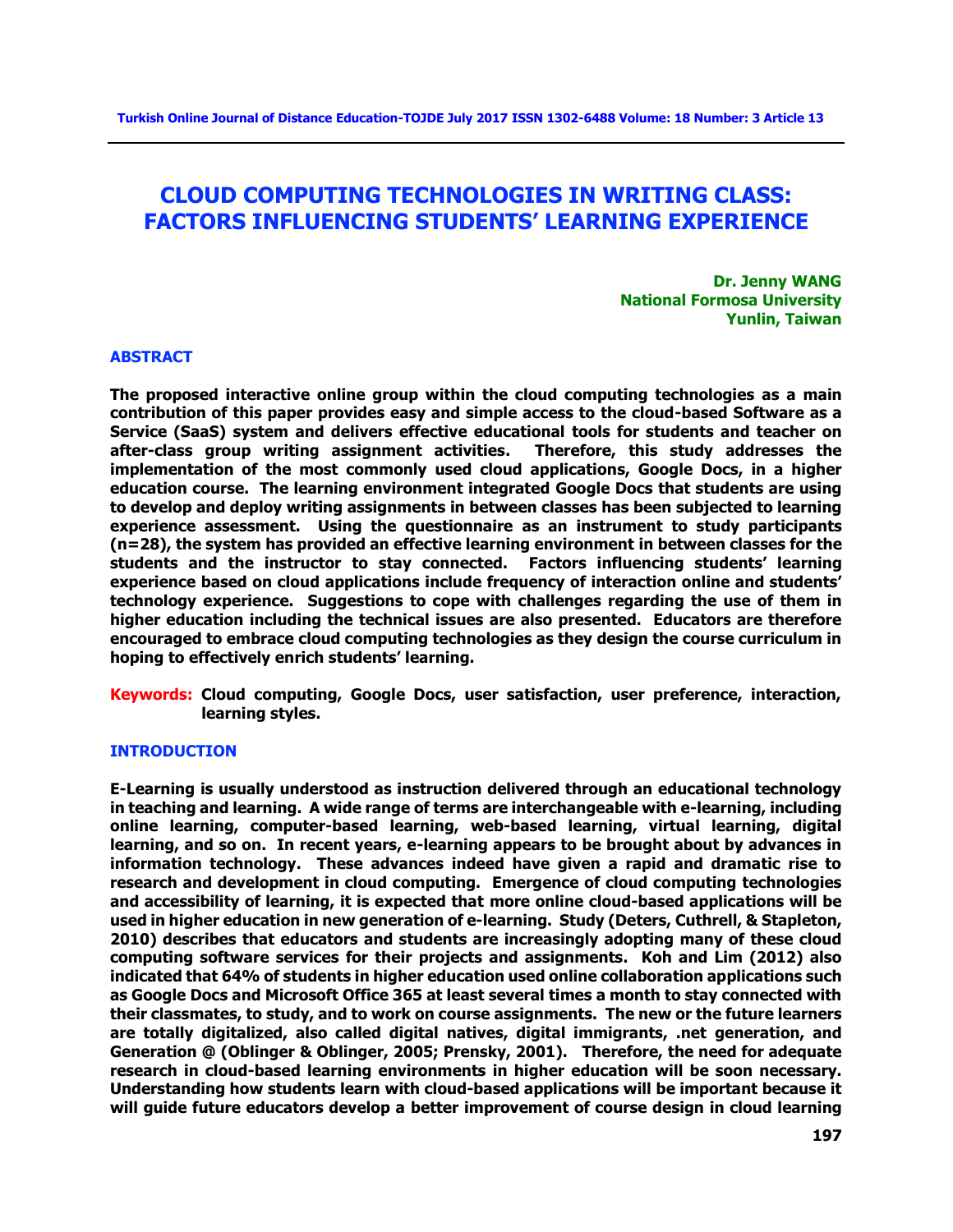**environments, making cloud apps more effective in the field of education. This study was conducted to gain a better understanding of how students' characteristics and learner factors impact their learning experience with cloud computing technologies. The results can be shared for future educators to integrate cloud computing apps as a regular part of their instructional practices.**

# **Cloud Computing**

**The cloud uses software and data stored on the servers in its system. Cloud computing uses the Internet and central remote servers to maintain shared documents, files, software, knowledge, and applications through a cloud-based service that computers or mobile devices can access on demand. The large vendors such as Microsoft, Google, Yahoo, Amazon, and IBM operate and maintain the cloud system. A Service-Level Agreement (SLA) is a term created by the cloud provider. It is a service contract between a cloud provider and the service user that defines the particular aspects of service expected from the service provider, including scope, quality, and responsibilities. Three service models can be summarized (Mell & Grance, 2011; Vaquero, Rodero-Merino, Caceres, & Lindner, 2008). Software as a Service (SaaS) is an operational expense in which the service user uses web-based applications that are provided by the cloud provider. The consumer has no control over the infrastructure, such as Google Docs and Microsoft Office 365. Platform as a Service (PaaS) are on-demand tools from the Internet that develop the computing environment. This allows the service user to develop applications using the provided service, such as Google App Engine or Microsoft Azure. Finally, Infrastructure as a Service (IaaS) is what runs the Internet for the service user. There, the cloud provider allows the users to run virtual machines on their infrastructure, such as Amazon Elastic Compute Cloud and Rackspace.** 

**In general, cloud computing is characterized by resource pooling which allows the users access to data from any computer anytime anywhere, in real time. The data can be presented at one or multiple locations based on service level agreements established between the service provider and user (Katz, 2008).**

# **Cloud Computing for Higher Education**

**Cloud-computing is already used extensively in higher education for a wide variety of functions including word processing, spreadsheet, presentation, videoconference programs, and e-mail (Lin, Yu, & Wang, 2014; Slahor, 2011). It indeed enhances students' active participation, increases the learning engagement, and enriches their learning process (Parker & Chao, 2007). Cloud computing technologies are free or low-cost for users such as students and teachers to support learning, social interaction, context creation, publishing, and collaboration. A variety of cloud apps do not actually require installing software on the user's computers. Some large software enterprises offer educational editions of cloud based learning management system for free of charge, for example Microsoft (Microsoft, 2015) and Google (Google, 2015). Examples of cloud-based apps include Microsoft Office 365, Dropbox, Google Apps, and YouTube. SLA is one of the characteristics that make cloud computing appealing to educational administrator as it helps to provide access to students for software and apps that are not previously available.** 

**Essentially, cloud computing is beneficial to the learners, school administrators, and educators. Cloud computing affords opportunities for greater student choice in learning. Students can access a wide array of resources and software tools that suit their learning styles and interest using an Internet-connected device. Meanwhile, the increasing ease of access have attracted learners to analyze their data in greater depth with utilization of cloud computing technologies (Susa, 2009). In addition, it is truly beneficial for the educational sectors to use cloud formation with their budget restrictions. Cloud-based service can help schools reduce capital investment costs. More importantly, particularly in higher educational settings, benefits from**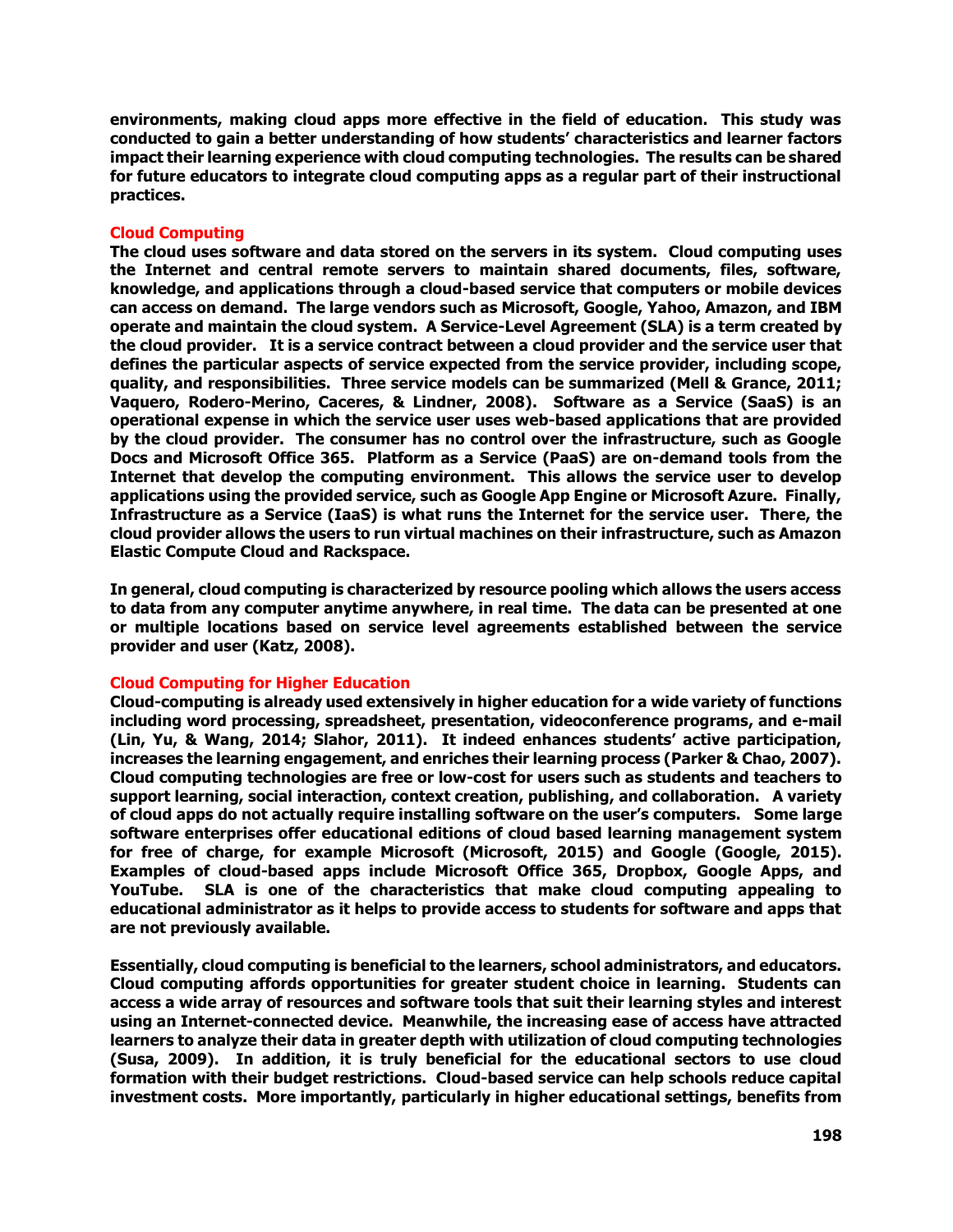**conducting collaborative activities in cloud, higher educational professionals therefore meets the necessary requirements in educational contexts, including accessibility and interactivity (Honeycutt & Herring, 2009); immediate feedbacks from peers (Ebner, Lienhardt, Rohs, & Meyer, 2009); motivation and virtual face-to-face discussion with instructors or classmates (Grosseck, & Holotesku, 2008); supports of collaboration (Lin, Yu, & Wang, 2014); learning dynamics (Borau, Ullrish, Feng, & Feng, 2009); and the new generation of learning favor (Jabbour, 2013).** 

### **Purposes of the Study and Research Questions**

**The purposes of the current study are to contribute to the literature on student learning experience using Google Docs cloud application on after-class group writing assignment activities and to assess the learner characteristics factors that influence the students' learning experience. The goal is to gain knowledge regarding how students learn with the cloud computing technologies and how to improve learner satisfaction for further cloud applications implementation. The following research questions were considered.**

- **What are the students' learning effects by using Google Docs in writing assignment activities?**
- **What factors influence students' learning experience using Google Docs app on afterclass writing assignment activities?**
- **Which aspect(s) of Google Docs do student users like and/or dislike in an educational setting?**

# **BACKGROUND**

**Numerous research studies explored different variables that may influence the students' learning experience of e-learning, such as the problems and difficulties they encountered in terms of communications, interactions, and technologies (Hara & Kling, 1999), as well as the level of interaction and learning styles (Moore & Kearsley, 1996). Therefore, understanding how these factors influencing the students' learning experience facilitates the creation of appropriate cloud-based e-learning environments for teaching and learning. Thus, the educators can design and deliver better effective cloud-based instructional activities to the new generation of students.** 

### **Technology Tools**

**Liaw and Huang (2007) list four criteria influencing students' learning satisfaction in an elearning environment, including environmental characteristics, environmental satisfaction, collaboration activities, and learners' characteristics. Previous study (Sun, et al., 2007) has shown seven factors affecting learners' learning satisfaction in e-learning: (1) learner computer anxiety, (2) instructor attitude toward e-learning, (3) e-learning course flexibility, (4) e-learning course quality, (5) perceived usefulness, (6) perceived ease of use, and (7) diversity in assessments. Several studies (Piccoli et al., 2001; Webster & Hackley, 1997) indicate that technology and Internet quality have great impacts affecting learner satisfaction. Piccoli et al. (2001) addresses that computer anxiety significantly affects learning satisfaction in virtual learning environments. Regarding technology experience, studies have indicated computer skills have little impact affecting the level of learning satisfaction in a virtual classroom (Sturgill, Martin, & Gay, 1999; Swan, et al., 2000). For other learner characteristics factors, research results are rather inconsistent (Kearsley, 2000; Sun et al., 2007; Swan, et al., 2000). Therefore, further research is needed to explore the relationship between learners dimension and learning satisfaction in cyberspace.** 

### **Learning Styles**

**Each individual learns in a different way. Studies have revealed that there is a relationship among learning styles, strategies, and course performance (Curry, 1987; Keefe, 1991; Terell,**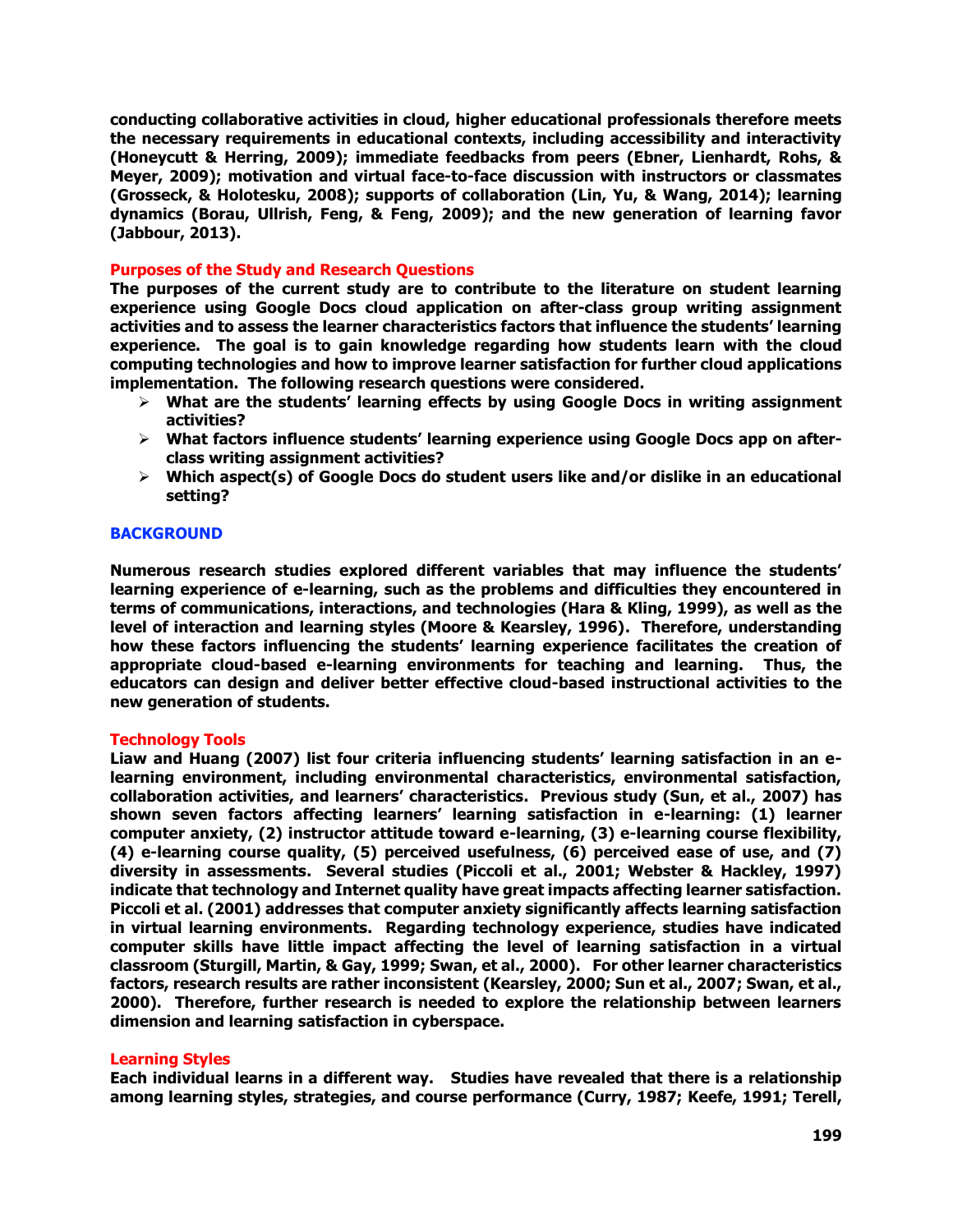**2002). Kolb (1985) advocates that the effective learner relies on four different learning modes, Concrete Experience (CE), Abstract Conceptualization (AC), Active Experimentation (AE), and Reflective Observation (RO). Consequently, the following brief description of four basic learning styles is based on four modes (Kolb, 1985). First, convergers are characterized by AC and AE. They are good at problem solving using deductive reasoning. Second, divergers are characterized by CE and RO which has the opposite strengths of the convergers. They are good at brainstorming with their imaginative ability. Third, assimilators are characterized by AC and RO. They are good at planning theoretical models using inductive reasoning. They are less interested in people as the convergers. Last, accommodators are characterized by CE and AE which has the opposite strengths of the assimilators. They are good at actively planning things and learn best from trials and errors, relying heavily on other people for information.** 

**Honey and Mumford (2006) adapted Kolb's learning model and aligned four learning styles named Activist, Reflector, Theorist, and Pragmatist. Kinsella (1995) indicated that learning "styles" is for a general term, being "an individual's natural, habitual, and preferred way of absorbing, processing, and retaining new information and skills" (p. 171). Particularly, in addition to the cognitive domain, learning styles should also contain the affective and physiological domains (Oxford, Hollaway, Horton-Murillo, 1992), and learning strategies (Anderson, 2005; Cohen, 1998; Oxford, 1995). Leaning strategies are the particular mental and communicative process that leaners use to learn (Chamot, 2005).** 

**Other learning styles that might have an impact on web-based learning include, active/reflective, sensing/intuitive, visual/verbal, and sequential/global. Sabry and Baldwin (2003) indicate that sequential/global learning style has a significant relationship with the level of interaction among students in web-based learning environments. Learning style influence how students learn, how teachers teach, and how they interact (Zhou, 2011).** 

# **Interactions**

**Learners learn best when they actively involved in the learning process through social interaction with the immediate learning environment (Vygotsky, 1978; Woo & Reeves, 2008). Research studies suggest that frequent constructive interaction with the instructor and among students in a dynamic communicative learning environment can affect the level of learning success (Doolittle & Hicks, 2003; Swan, et al., 2000). Studies (Wang, 2013; Wang, Yu, & Wu, 2013) have shown that perceived individual accountability and quality of feedback were two important elements in Web-based e-learning environment. Studies (Tsay & Brady, 2010; Biasutti, 2011; Rovai, 2002) also revealed that course interaction has a significant relationship with student performance and satisfaction.** 

**In collaborative language learning, interaction is the key element as a means of identifying quality of learning for improving performance and developing language skills (Dippold, 2009; Lin, Yu, & Wang, 2014; Swan, et al., 2000; Wang, 2013; Wang, Yu, & Wu, 2013). Learning is naturally a social activity that engages interaction with one another.** 

# **METHODS**

# **Participants**

**A total of 28 students enrolled in Business Writing course at a university in central Taiwan. Participants were college senior students who were studying full-time. The majority of the participants were females (82% female & 18% male) with the average age of 22.1 years old. After using the SaaS model for 18-week, particularly Google Docs, the participants were asked to complete an online questionnaire. All 28 students answered the survey and no missing or invalid responses were found on questionnaires.**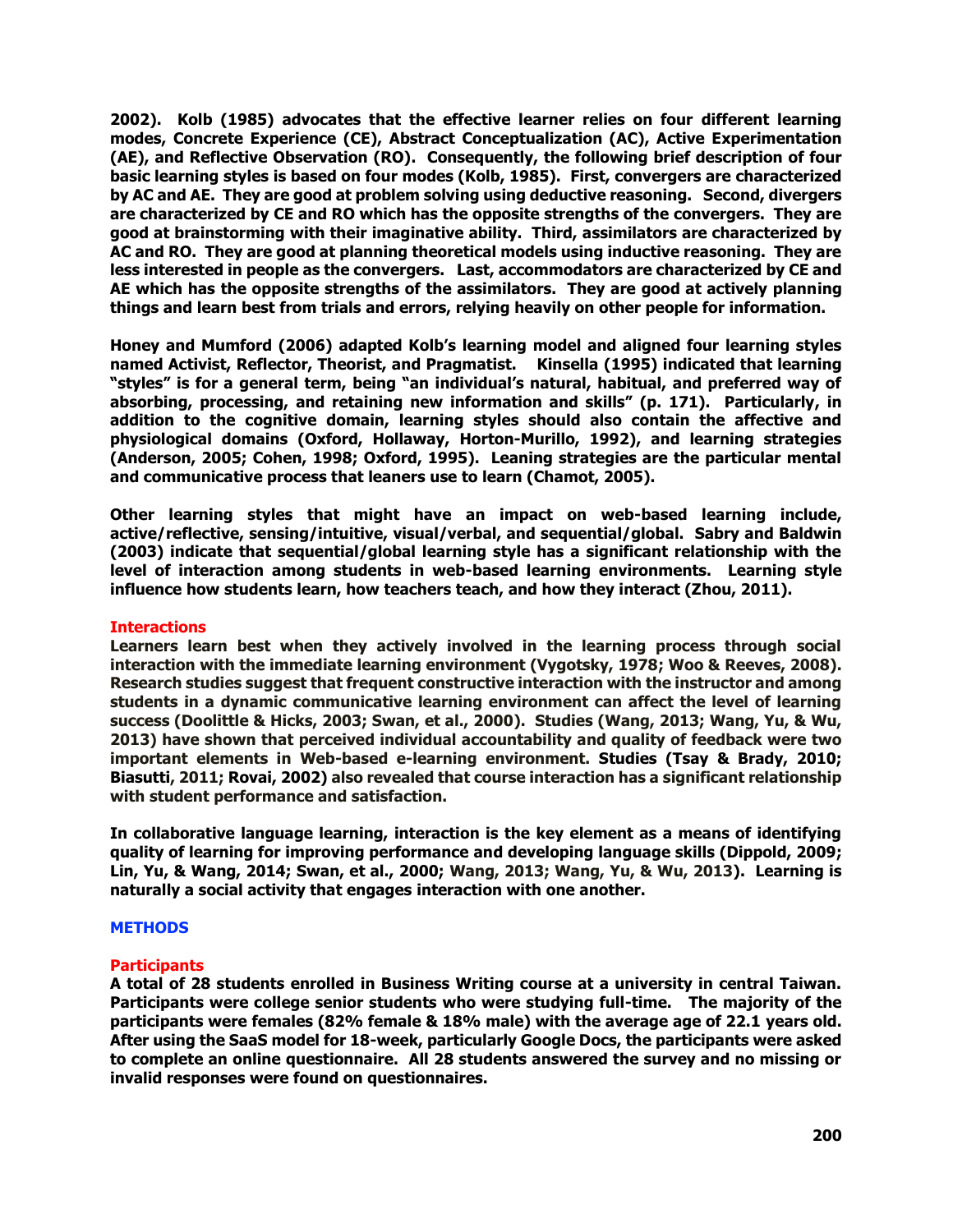**Regarding students' technical skills, the data showed that most participants considered themselves as experienced users of computers (94%), social networking apps (87%), and email (92%). Indeed, most the participants (88%) felt easy using computer technology. About their learning styles, the majority of the students were divergers (43%) and assimilators (32%) as shown as Table 1. The results of ANOVA indicate that there is no significant differences (p= .05) between the mean ages of the four learning styles of the groups.** 

| <b>Table 1. Participant characteristics</b> |        |               |            |  |  |  |
|---------------------------------------------|--------|---------------|------------|--|--|--|
| <b>Learning Style</b>                       | Gender | <b>Total</b>  |            |  |  |  |
|                                             | Male   | <b>Female</b> |            |  |  |  |
| <b>Accommodator</b>                         | u      |               | 14%        |  |  |  |
| <b>Diverger</b>                             |        | 10            | 43%        |  |  |  |
| <b>Assimilator</b>                          |        |               | 32%        |  |  |  |
| <b>Converger</b>                            |        |               | <b>11%</b> |  |  |  |
| <b>TOTAL</b>                                |        | 23            | 100%       |  |  |  |

# **Instrument**

**An online questionnaire was used for collecting students' learning experience of the course. Two categories of questions were included, a quantitative evaluation of specific aspects, and a qualitative evaluation of students' overall comments.** 

**The quantitative evaluation consists of 30 closed questions. Except two demographic questions, all of the item responses were measured with Likert scale. The five sections of closed questions were technology experience, learning style, interaction, user satisfaction, and user preference as shown in Table 2. The Cronbach's α value of reliability in each section ranged from .68 to .85.** 

| <b>Table 2. Quantitative Questionnaire</b> |                         |                                                                                                                                                              |                                  |  |  |
|--------------------------------------------|-------------------------|--------------------------------------------------------------------------------------------------------------------------------------------------------------|----------------------------------|--|--|
| <b>Sections</b>                            | #<br>οf<br><b>Items</b> | <b>Sample of Questions</b>                                                                                                                                   | <b>Internal</b><br>Reliability a |  |  |
| <b>Technology</b><br><b>Experience</b>     | 4                       | I considered myself as an experienced e-mail<br>user.<br>I felt it's easy using computer technology.                                                         | .68                              |  |  |
| <b>Learning Style</b>                      | 12                      | When I think about what I did yesterday, I am<br>most likely to get a picture.<br>I prefer to get new information in pictures,<br>diagrams, graphs, or maps. | .76                              |  |  |
| <b>Interaction</b>                         | 4                       | We maintain effective interaction<br>working<br>together using Google Docs.<br>I enjoyed talking to my instructor online.                                    | .85                              |  |  |
| <b>User</b><br><b>Satisfaction</b>         | 4                       | I am satisfied with using Google Docs functions.<br>I am very satisfied using Google Docs for my<br>group project.                                           | .82                              |  |  |
| <b>User Preference</b>                     | 4                       | I prefer using Google Docs to discuss homework<br>with my classmates.<br>I prefer face-to-face to discuss homework with<br>my instructor.                    | .79                              |  |  |

**Regarding the qualitative aspects, the participants were invites to provide overall comments of their learning experience. These 2 open-ended questions gave the researcher insights into the effectiveness and ineffectualness of the cloud learning environment.** 

**1. Please indicate which aspects of the writing assignment activities with Google Docs app you like most?**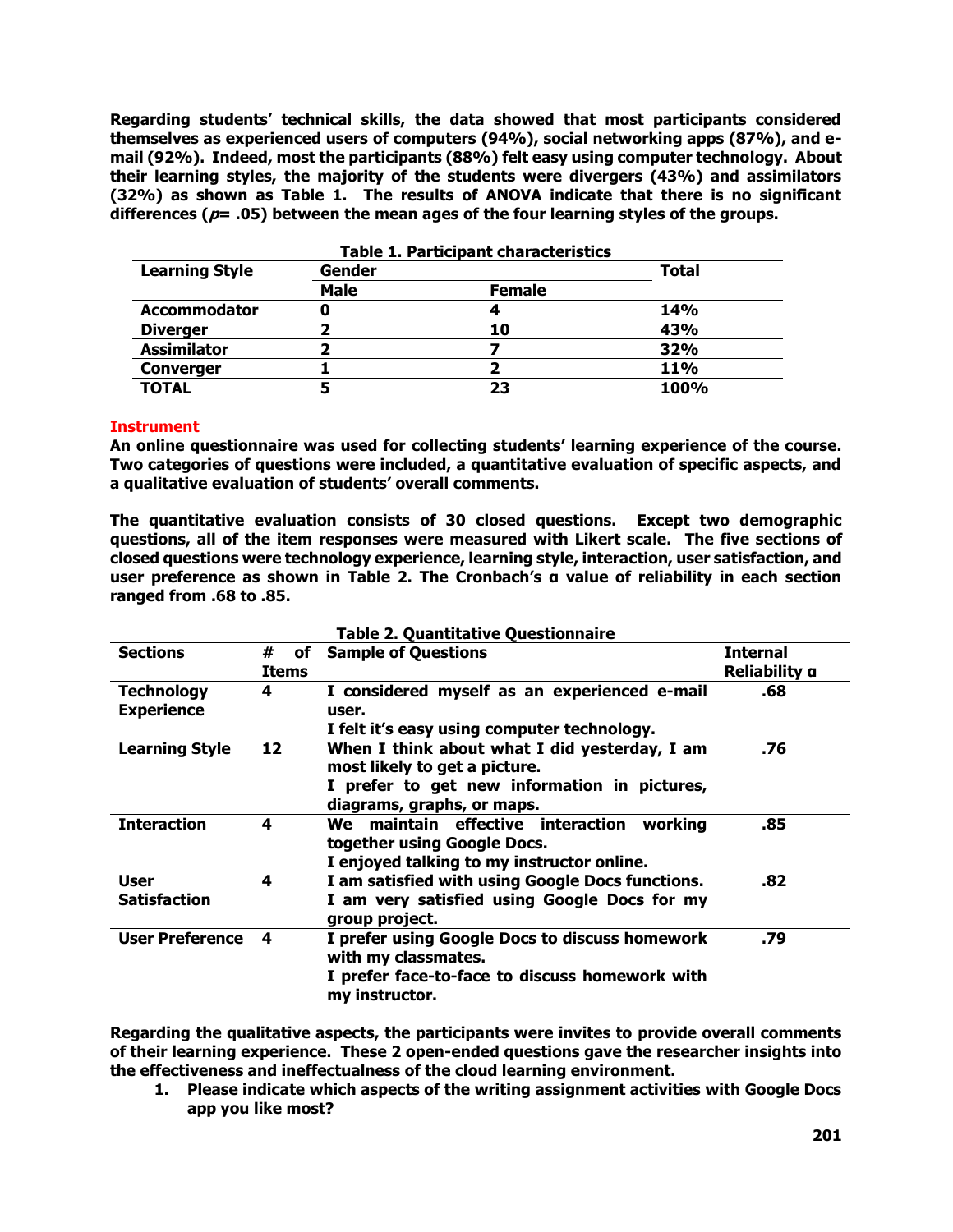**2. Please indicate which aspects of the writing assignment activities with Google Docs app you dislike most?**

### **Procedure**

**This research was conducted in Business Writing class, at a vocational 4-year university in central Taiwan. Students were seniors majoring in Applied Foreign Languages. In the school zone, students can access to free Internet with their student ID numbers to log in; in the offschool zone between the classes, 100% of students have their own mobile data plan allowing them to access to Internet. It is a norm that every of college students in Taiwan has his/her data plan to keep them to access to Internet. In this study, the proposed interactive online group with the cloud-based instruction integrated with Google Docs app provides students simple access to the cloud-based learning SaaS model and delivers interactive tools for students and the professor to discuss between classes. The SaaS model was conducted in Business Writing, one-semester course work which met in two 50-min lecture sessions with a once-a-week. At the beginning of the study, the participants (n= 28) were introduced to the course content and to the cloud learning environment. During the second week of the semester, the students were introduced to the Google Docs app and received an hour-long training session on how to use Google Docs working or co-write a group writing assignment together. Therefore, during the training session, those who did not have a Google Gmail account were asked to create a free Google account in order to open (login to) the Google Docs website. All students were asked to create their first document, save and retrieve the file as they would do on a Microsoft Word application. Then they were taught how to tag and share a document with another reader. Meanwhile, they were given an opportunity to view their peers' document and a permission to edit and co-write the document. A variety of course activities along with the features of Google Docs include reading the assignment instruction or others' document online, editing one's own document or others' work, suggesting or commenting on others' document, and sharing one's own documents. Google Docs app allows access from any computers to collaborate by sharing a document with other users as viewers, collaborators, or by publishing it on the web (Conner, 2008).** 

**In this study, a cloud-based application supported learning environment in between classes was proposed to foster and connect classroom teaching and learning experience. Figure 1 shows the framework of the proposed learning environment consisting of three major components, cloud app, teacher, and student. During the study, each of the students was asked to read the academic materials as different business scenarios in the cloud and was required to write six different writing styles of documents with up to 300 words as his/her individual assignments, including inquiry email letter, requesting email letter, invitation message, concerning payment, memo and fax, and complaint letter. After students were getting more familiar with Google Docs app, at the week five they were assigned a term project, designing a business proposal. The students were highly encouraged to work in groups, using Google Docs to collaborate with whom they gave permission to edit and work with. The focus of this feature was to encourage students to continue their work and share accomplishments after class in the cloud. While working with others, the students also interacted with their instructor regularly in the cloud. The instructor edited the phrases, sentence structures, and posted his comments and shared compliments in this cloud-based learning environment both to their individual and group assignments in between classes. Though Google cloud has a perfect track record, the instructor still recommended his students to store their documents both online and on hard-copy. Upon completion of the writing assignment activities, an email was sent to students inviting them to complete the online questionnaire at the week 18. Participation was voluntary and students were not required to provide any personal information such as name or contact number in the survey.**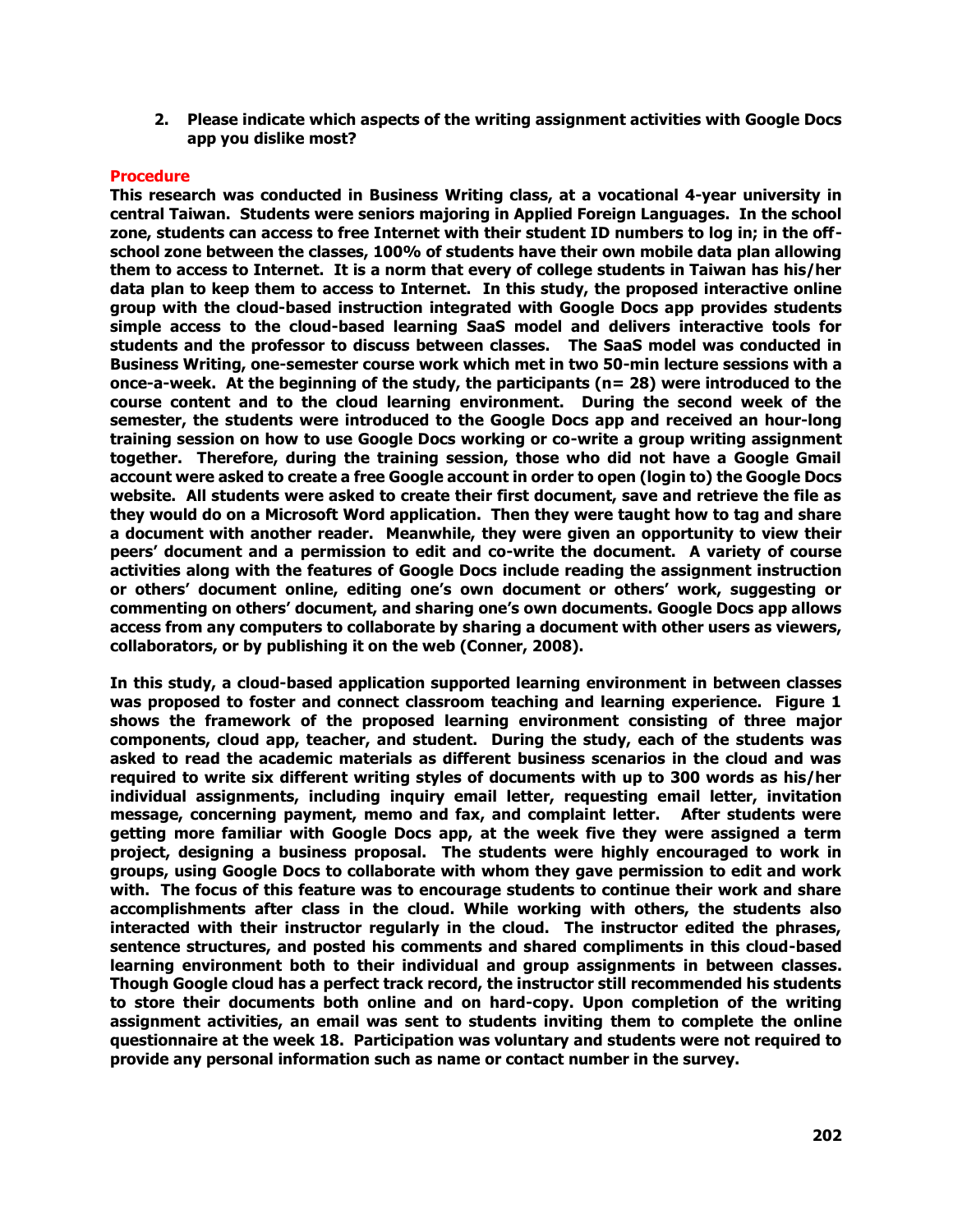

Figure 1. The framework of the cloud app supported learning after class

# **Writing Assignments: Group Project and Individual Assignments**

**A group project was a major assignment in this course. Each group was comprised of 3-4 students and required to design a business proposal project. Students were asked to complete the business proposal and submit their group projects within 6 weeks. The mission of group project was to enhance students to learn from each other, and collaborate with others. The group project also provided students with opportunities to recognize how to work with their peers in cloud learning environments. The primary course objective was to encourage students to collaborate with others and provide an easy-to-access data cloud learning tool between classes.** 

**Throughout the semester, students participated in this course were required to complete reading tasks, processes of peer feedback, sharing, editing, and cloud collaborative tasks. A total of 6 individual assignments were assigned and everyone was required to complete and submit his/her homework within 2 weeks. The purpose of these individual assignments was to encourage students to share or obtain suggestions with/from their peers on document editing through the Google Docs cloud-based app.** 

# **RESULTS**

**Research Question 1: Does use of Google Docs app on after-class assignment activities effectively help the participants learn the course content? To answer this research question, the individual assignments that participants carried out during the activities were evaluated. The means (maximum 100) of each assignment were found as shown in Table 3. The first assignment scored 75.46 at the beginning of the cloud-based activities. The last assignment scored 78.43. The results indicate that use of Google Docs app on after-class assignment was effective.**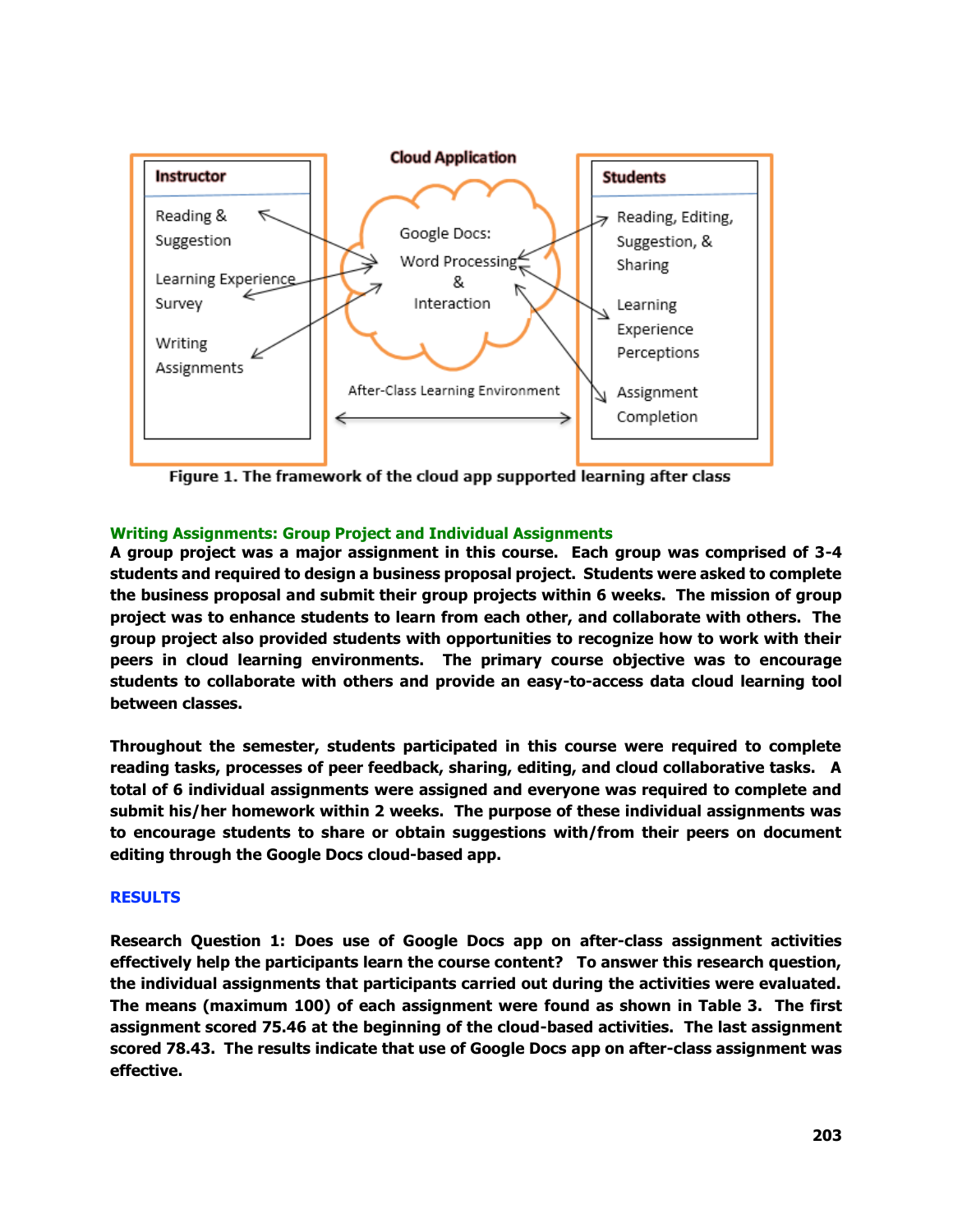| \ssianment<br><b>ASJ.</b> |                |              |                   |                |                     |                          |
|---------------------------|----------------|--------------|-------------------|----------------|---------------------|--------------------------|
| Mean                      | --<br>--<br>46 | . n-<br>9.VI | - -<br>76<br>0.ZZ | $^{\prime}.85$ | <b>7852</b><br>O.JZ | 70<br>$\sqrt{2}$<br>د+.ס |

### **Learner Factors**

**Research Question 2: What factors influence students' learning experience using Google Docs app on after-class writing assignment activities? To answer this question, the principle component analysis was conducted on all learning variables and user characteristics to identify key factors. The analysis yielded three factors with eight values greater than 1.00 (Table 4). Factor 1 related to individual technology experience. Factor 2 related to learning styles and includes accommodator, diverger, assimilator, and converger. Factor 3 related to communication interaction with the instructor and among students. After identifying three learner factors, a multivariate regression was conducted to examine the relationship between the factors and the students' learning experience in the cloud learning environment. User satisfaction and user preference on cloud app or face-to-face were used as criterion variables.** 

| Table 4. Factor analysis of the survey   |          |                 |                 |  |
|------------------------------------------|----------|-----------------|-----------------|--|
|                                          | Factor 1 | <b>Factor 2</b> | <b>Factor 3</b> |  |
| <b>Computer experience</b>               | .74      |                 |                 |  |
| <b>Social Networking apps experience</b> | .89      |                 |                 |  |
| <b>E-mail experience</b>                 | .71      |                 |                 |  |
| <b>Internet connection</b>               | .81      |                 |                 |  |
| <b>Accommodator</b>                      |          | .86             |                 |  |
| <b>Diverger</b>                          |          | .76             |                 |  |
| <b>Assimilator</b>                       |          | .71             |                 |  |
| <b>Converger</b>                         |          | .84             |                 |  |
| <b>Interaction with instructor</b>       |          |                 | .76             |  |
| <b>Interaction with students</b>         |          |                 | .86             |  |

**Regression analysis revealed that three learner factors were predictive of user satisfaction (R<sup>2</sup>= 29) and user preferences (R<sup>2</sup>= 22) as shown as Table 5.** 

|                        | Table 5. Multivariate regression with three learner factors<br><b>Learning Experience</b> | Sum of<br><b>Squares</b> | df           |       | n            |
|------------------------|-------------------------------------------------------------------------------------------|--------------------------|--------------|-------|--------------|
| Factor 1:              | <b>User satisfaction</b>                                                                  | .21                      | 4            | 11.23 | .11          |
| <b>Technology</b>      | <b>User preference</b>                                                                    | .87                      | 4            | 4.36  | $< .001***$  |
| <b>Experience</b>      |                                                                                           |                          |              |       |              |
| Factor 2:              | <b>User satisfaction</b>                                                                  | .29                      | 4            | 4.22  | .54          |
| <b>Learning Styles</b> | <b>User preference</b>                                                                    | .00                      | 4            | .00   | .88          |
| Factor 3:              | <b>User satisfaction</b>                                                                  | .54                      | $\mathbf{2}$ | 7.87  | $\leq .01**$ |
| <b>Interaction</b>     | User preference                                                                           | .35                      | 2            | 6.48  | $< .001***$  |

**\*\*\* significant at the .001 level**

**\*\* significant at the .01 level**

**\* significant at the .05 level** 

#### **Factors Influencing User Satisfaction in a Cloud Learning Environment**

**Regression analysis revealed that the Interaction (Factor 3) significantly predicted the participants' satisfaction of learning with the cloud-based app (F= 7.87) at the p< .01 level. It could be explained that the participants who perceived more communication or interaction opportunities with the instructors and/or among students in groups through the cloud-based apps in this course were more likely to feel the satisfaction of learning in the cloud learning environment.**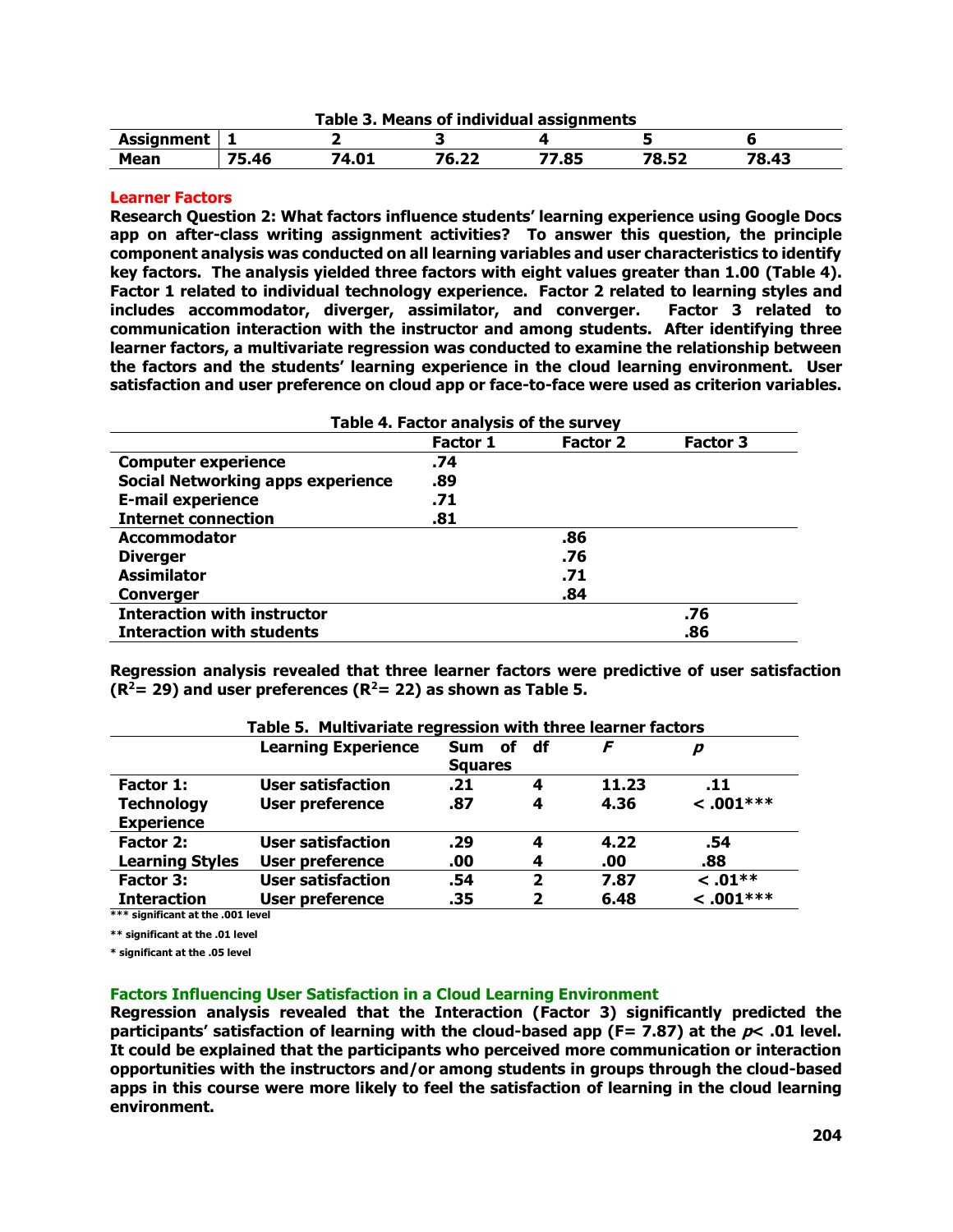### **Factors Influencing User Preference Cloud Learning Environment**

**Factors Technology Experience (** $F = 4.36$ **,**  $p< .001$ **) and Interaction (** $F = 6.48$ **,**  $p< .001$ **) significantly predicted the preference of learning in a cloud.** 

**That is, students who received more interaction from the instructor and peers tended to be more likely to prefer cloud learning environment. In addition, those with more technology experience were more likely to prefer cloud learning environment.** 

### **Additional Findings**

**To examine if there is a relationship between particular learner factors and the mean score of user satisfaction and user preference, a correlation matrix test was conducted. Regarding technology experience factors, Pearson's r (p< .05) revealed a significant substantial positive relationship between social networking apps experience and user preference (Pearson's r= .51). The students with more social networking apps experience tended to prefer learning in the cloud. For the interaction related factors, the results revealed that female students tended to be more likely to interact with their peers more frequently than male students (Pearson's r= -318, p< .05). However, in terms of interpretation, it has to be noted that female participants in this study was unbalancedly high (82%).** 

**In addition, to further investigate the relationship between learning styles and user satisfaction, a linear logistic regression analysis was conducted (R<sup>2</sup>= 7). Although only 7% of the user satisfaction was explained by the 4 types of learning styles toward the cloud learning environment, results revealed that diverger learning style was a significant factor predicting user satisfaction (F= 6.87, p< .05) with the highest Beta weight (β= .39, p< .05). The rest of the three learning styles did not show any significant Beta weights and thus did not significantly contribute to user satisfaction (Table 6).** 

| <u>. 2001 - 101 - 101 - 101 - 101 - 101 - 101 - 101 - 101 - 101 - 101 - 101 - 101 - 101 - 101 - 101 - 101 - 101 -</u> |      |     |        |  |
|-----------------------------------------------------------------------------------------------------------------------|------|-----|--------|--|
| <b>Learning Style Factors</b>                                                                                         |      | SEB |        |  |
| <b>Converger</b>                                                                                                      | -.05 | .14 | -.05   |  |
| <b>Diverger</b>                                                                                                       | .30  | .16 | $.34*$ |  |
| <b>Assimilator</b>                                                                                                    | .00  | .17 | .00    |  |
| <b>Accommodator</b>                                                                                                   | .15  | .16 | .14    |  |

**Table 6. Multiple regression analysis for variables predicting user satisfaction**

 **\*p< .0**

# **Open Questions of the Questionnaire**

**Research Question 3. Which aspect(s) of Google Docs app do you like/dislike? To answer these two open-ended questions, an inductive reasoning based on the constant comparative method was conducted to analyze the qualitative data collected from the two open questions. Inductive method of analysis has been greatly adopted in earlier research examining online music learning (Seddon & Biasutti, 2009, 2011). There, in the current study, the researcher analyzed and categorized the similar data into different phenomenological themes.** 

**After carefully reading the answers several times, 61 and 24 discernibly different answers were scanned and coded for the positive and negative aspects, respectively. The themes and the categories of both the positive and negative aspects to a quantitative table were then completed. In the phenomenological process, five themes emerged regarding the positive aspects, which were interpreted by the researcher as: collaboration, self-expression, technological structure, rapid deployment, and secure environment. Three themes emerged regarding the negative aspects, which were interpreted by the researcher as: peer interaction, technical issue, and unnecessary chat. In the categorization process, the similar answers were sorted together, and 15 categories formed for the positive aspects (Table 7) and 8 for the**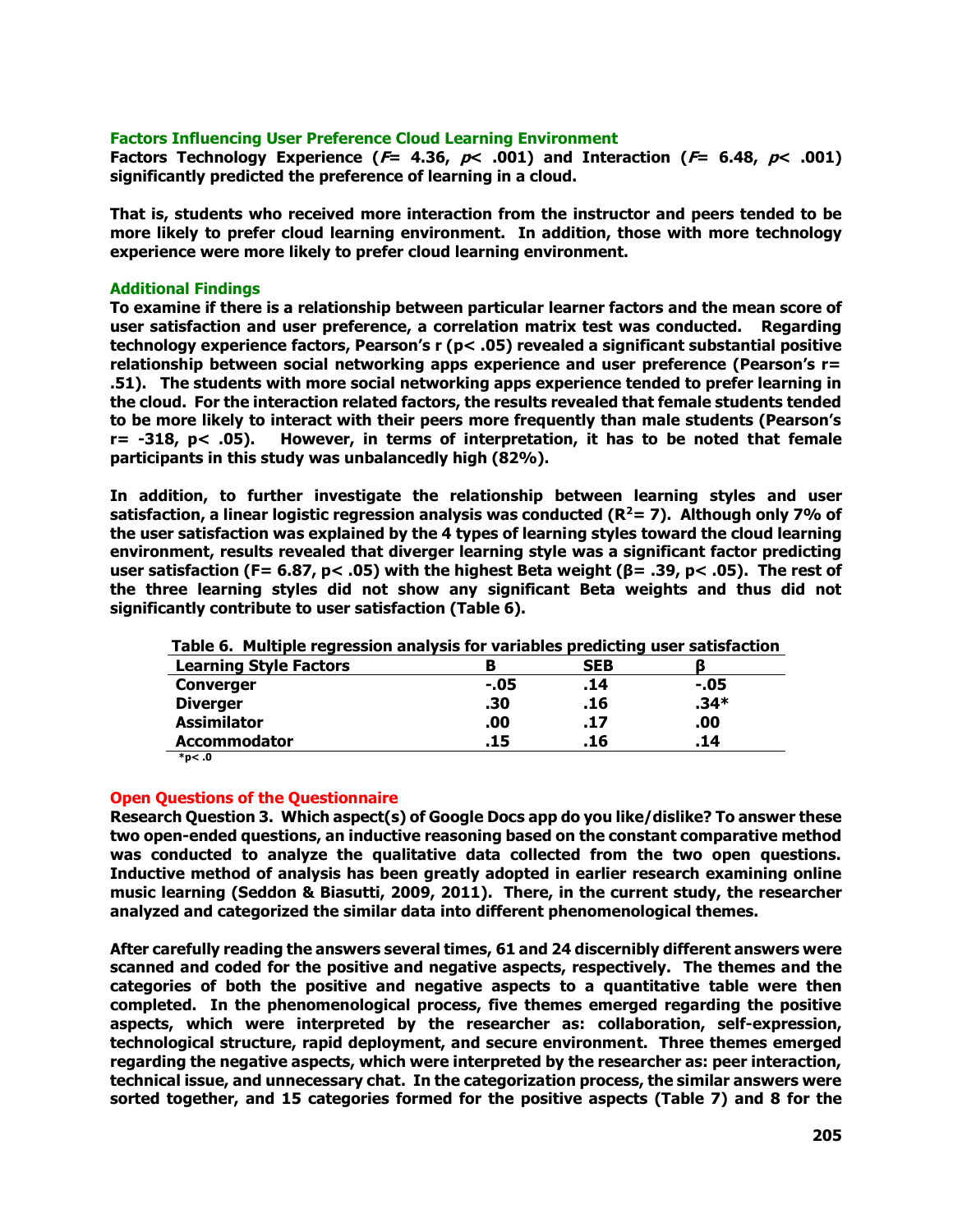**negative aspects (Table 8). It has to be noted that 2 participants provide no comments for the positive aspects and 5 participants left no comments for the negative aspects. In addition, for the question about the positive aspects, participants wrote more comments as compared to the few or blank answers for the negative aspects. Table 7 and Table 8 also present the frequency of these answers mentioned by each participant.** 

|     | <b>Category</b>                 | <b>Participant</b> | <b>Frequency</b><br>$\frac{0}{0}$ | Total % | <b>Theme</b>           |
|-----|---------------------------------|--------------------|-----------------------------------|---------|------------------------|
| 1.  | <b>Project</b><br>collaborating | 11                 | 18.03                             | 45.90%  | <b>Collaboration</b>   |
| 2.  | <b>Information sharing</b>      | 8                  | 13.11                             |         |                        |
| 3.  | <b>Interacting</b>              | 6                  | 9.84                              |         |                        |
| 4.  | <b>Knowledge sharing</b>        | 3                  | 4.92                              |         |                        |
| 5.  | <b>Usefulness</b>               | 5                  | 8.20                              | 13.11%  | <b>Self-Expression</b> |
| 6.  | Self-advancement                | 3                  | 4.92                              |         |                        |
| 7.  | Ease of use                     | 4                  | 6.56                              | 14.75%  | <b>Technological</b>   |
| 8   | <b>Chatting</b>                 | 3                  | 4.92                              |         | <b>Structure</b>       |
|     | simultaneously                  |                    |                                   |         |                        |
| 9.  | <b>Technical support</b>        | $\mathbf{2}$       | 3.28                              |         |                        |
| 10. | <b>Productivity</b>             | 4                  | 6.56                              | 18.03%  | <b>Rapid</b>           |
| 11. | <b>Running</b>                  | 3                  | 4.92                              |         | <b>Deployment</b>      |
|     | <b>immediately</b>              |                    |                                   |         |                        |
| 12. | <b>Fast update</b>              | 2                  | 3.28                              |         |                        |
| 13. | <b>Punctuality</b>              | 2                  | 3.28                              |         |                        |
| 14. | <b>Application</b>              | 3                  | 4.92                              | 8.20%   | <b>Secure</b>          |
|     | <b>Reliability</b>              |                    |                                   |         | <b>Environment</b>     |
| 15. | Stable data storage             | 2                  | 3.28                              |         |                        |

**Table 7. Qualitative data of the positive aspects of learning experience in iCB activities**

# **Table 8. Qualitative data of the negative aspects of learning experience in iCB activities**

|    | Category                             | <b>Participant</b> | <b>Frequency</b><br>$\frac{0}{0}$ | Total % | <b>Theme</b>       |
|----|--------------------------------------|--------------------|-----------------------------------|---------|--------------------|
| 1. | Too much time spent                  | 7                  | 29.17                             | 66.67%  | Peer               |
| 2. | No common agreement                  | 5                  | 20.81                             |         | <b>Interaction</b> |
| 3. | Different levels of<br>participation | 4                  | 16.67                             |         |                    |
| 4. | Lose of data                         | 3                  | 12.50                             | 16.67%  | <b>Technical</b>   |
| 5. | <b>Functional errors</b>             |                    | 4.17                              |         | <b>Issues</b>      |
| 6. | <b>Distraction</b>                   | $\overline{2}$     | 8.33                              | 16.67%  | <b>Unnecessary</b> |
| 7. | <b>Obligatory use</b>                |                    | 4.17                              |         | <b>Chat</b>        |
| 8. | <b>No educational function</b>       |                    | 4.17                              |         |                    |

# **Positive Comments**

**The participants identified many positive aspects of cloud learning environments. Based on the collected comments, five themes were emerged in the phenomenological process, including collaboration, self-expression, technological structure, rapid deployment, and secure environment.** 

**Theme 1. Collaboration: A total of twenty-eight students emphasized how it provides opportunities to work together with their peers. Of the total of 61 positive comments, the participants (45.90%) pointed out that this cloud app is a good tool for interacting with others**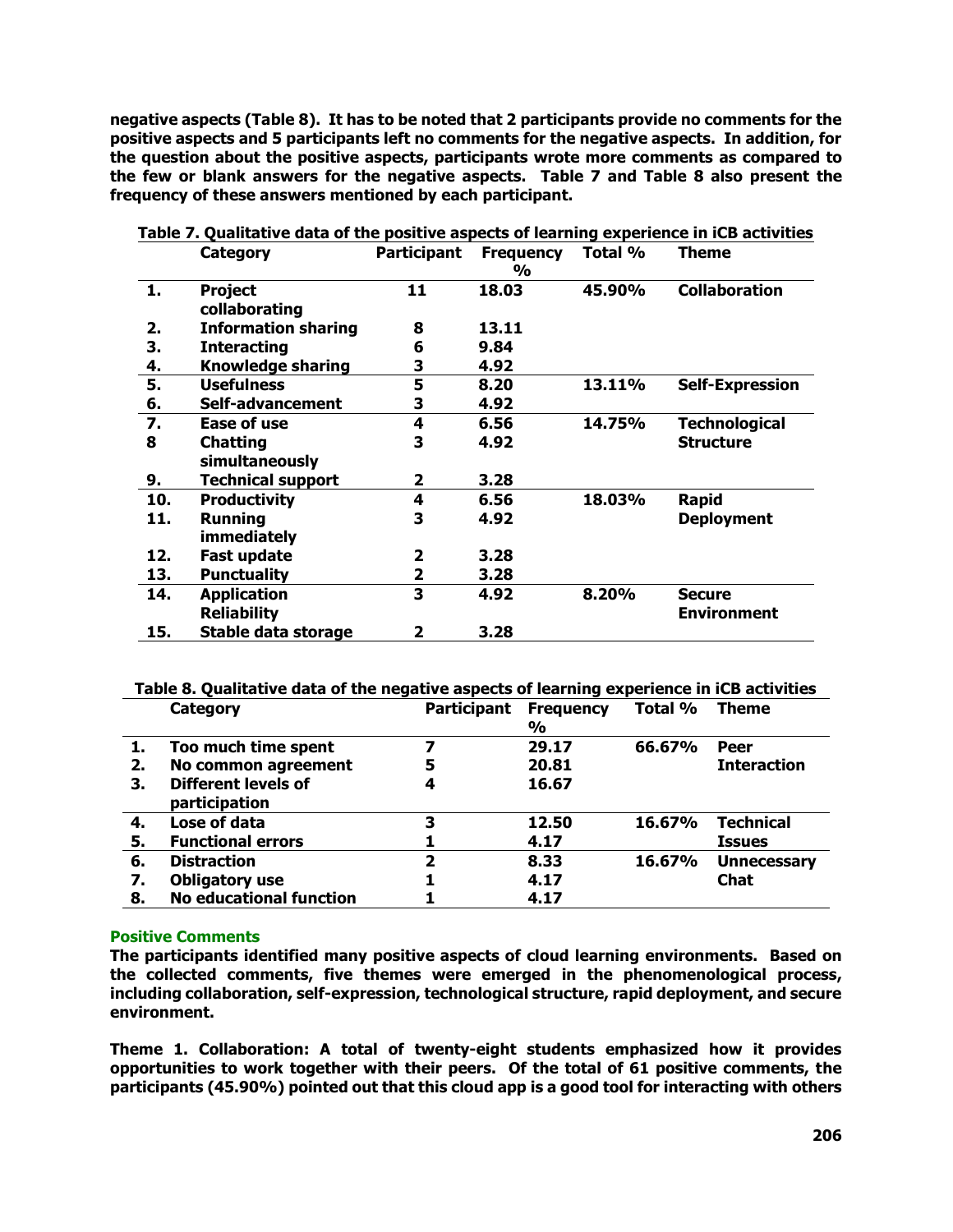**(n= 6), sharing information (n= 8), collaborating group project together (n= 11), and sharing knowledge (n= 3).** 

**Theme 2. Self-expression: After all, the participants (13.11%) felt the use of cloud activities is useful (n= 5), and they were glad to have this new learning (n= 3).** 

**Theme 3. Technological structure: Similarly, the participants (14.7%) also valued the technological structure of Google Docs services. Some participants specified that Google Docs is a tool easy to use (n= 4) allowing members to chat simultaneously (n= 3), and it also provides technical support (n= 2) when they encounter some technical problems.** 

**Theme 4. Raid deployment: The participants (18.30%) considered Google Docs' rapid deployment. Four participants noted that Google Doc is productive, running its function immediately (n=3), fast update (n= 2), and no delay or lag (n= 2).** 

**Theme 5. Secure environment: Finally, Regarding the cloud platform, the participants (8.20%) appreciated the secure environment that Google Docs provided for their saved documents, such as reliable (n= 3) and stable data storage (n= 2).** 

# **Negative Comments**

**The participants wrote only 24 comments for the negative aspects. The participants concentrated on three themes, peer interaction, technical issues, and unnecessary chat. First, more than two thirds of the participants (66.67%) were not pleased about their peer interaction. The students complained that some of their group members did not engage their group projects or did not contribute equally to the assignments (n= 4), and group members have no common agreement (n= 5). Seven students (29.17%) even stated that they spent too much time on cloud activities. S7 reported, "with the Google Docs app working on our group project, some people don't even contribute enough, but rely on other people to finish the job". Similarly, S10 stated, "… now some lazy people can have a full excuse having a free ride". S3 commented that "it spent too much time to reach a compromised idea"; students 5 stated that "we just spent too much on chatting".** 

**Examples of the second them of technical related issues included functional errors (n= 1) and lose of data (n= 3). Students (16.67%) indicated that sometimes the editing part is lost when they edit on the same document at the same time with another user. S22 stated, "… I so hate this group project using Google Docs. I cannot find my saved document". For the last theme of unnecessary chat, the participants (16.67%) focused on Google Doc's distracting effects from the chatroom (n= 2), not useful for educational purpose (n=1). S22 stated that "Google Docs app is definitely not a useful tool for education. It is completely a waste of time here using Google Docs to work on a group project." One student was not pleased with the obligatory participation with other students. S13 questioned "why we have to use Google Docs to do our group project? I am not very happy for being forced to use this app".** 

# **FINDINGS AND DISCUSSION**

**The current study provided the participants perceptions of a cloud-based learning SaaS system, cloud collaborative activities in an asynchronous e-learning environment and provided the comments about learning process that occurred during the cloud learning activities. A new perspective in the app of cloud service for the current generation of the students or within the next generation education has made its mark. With regards to the higher means of each writing assignment, the results proved that the system has provided an effective learning environment between and after class for the students and the instructor to stay connected. Thus, the results of the current study support the previous studies (Schneckenberg, Ehlers, &**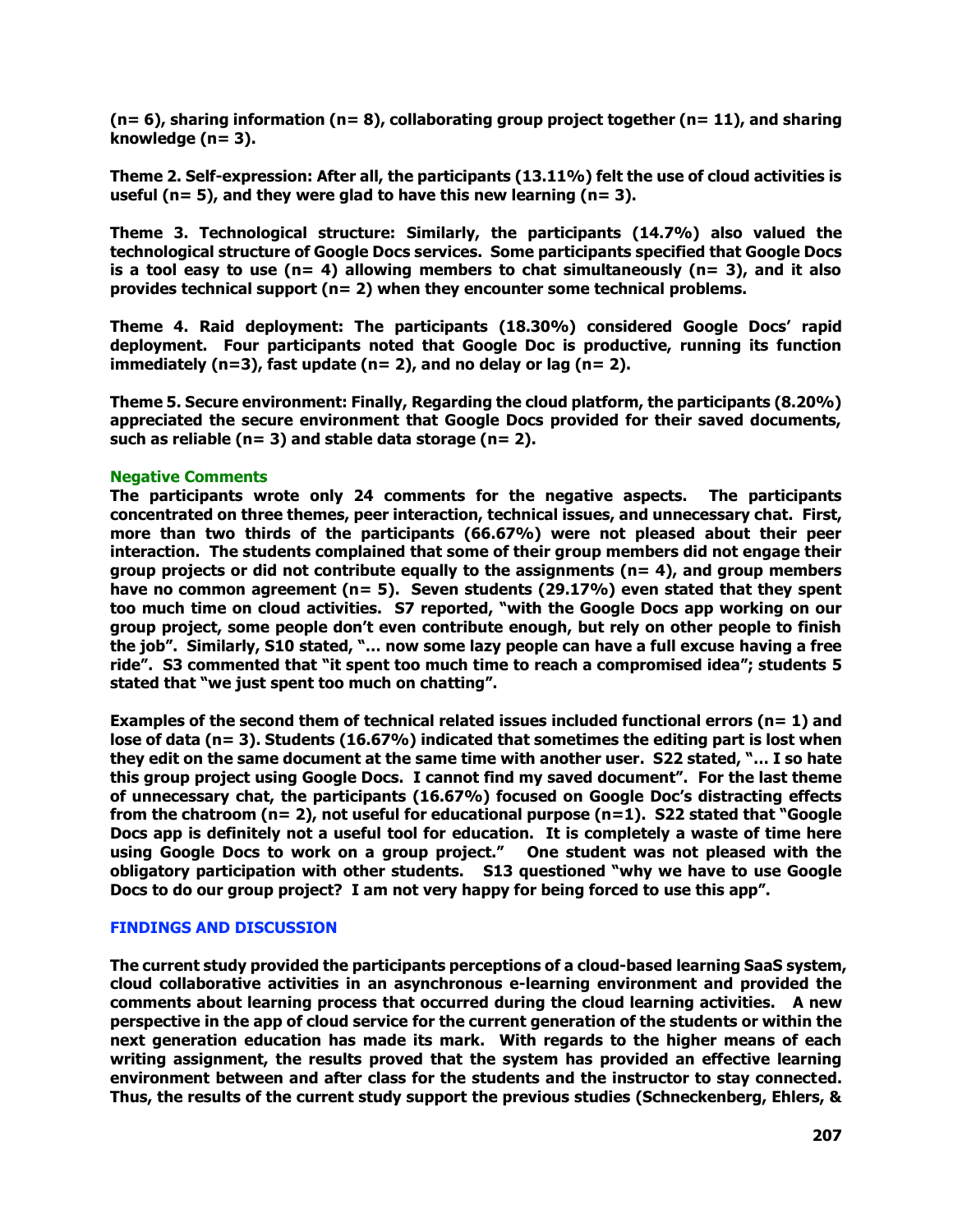**Adelsberger, 2011; Tsay & Brady, 2010) which found that participants have better learning performance facilitated with cloud-based apps. It can conclude that utilizing cloud computing to enhance students learning performances showed positive results. Furthermore, the students liked the outcomes of their writing assignment activities through the use of cloud computing apps. Therefore, understanding what learning factors influencing students' learning experience with a course is significant for further educators develop an effective curriculum design with cloud-based apps.**

**Overall, the results indicated that two learning factors should be simultaneously considered in the development of cloud learning environment: frequency of interaction online and students' technology experience. The results found that the frequency of interaction significantly predicted the students' satisfaction of learning in a cloud environment. An interactive communication among students and an interaction between students and the instructor are significantly essential in a virtual learning environment (Woo & Reeves, 2008). With a high frequency of interaction among students and between students and the instructor can help students develop a sense of community with their peers and the instructor, which is consequently leading to higher learning satisfaction with their course (Rovai, 2002). The strong connection between interaction and user satisfaction found in this current study is supported by previous studies (Biasutti, 2011; Doolittle & Hicks, 2003; Swan, et al., 2000; Wang, 2013; Wang, Yu, & Wu, 2013). High frequency of interaction or communication between students and the instructor and among classmates will lead to greater learning satisfaction. Therefore, apparently, it is to suggest that instructors of cloud-based or virtual courses should make an extra effort to create more interaction and encourage student interacting with classmates and the instructor. The more they interact with each other, the more they are satisfied with the course learning.** 

**Although students' preference with Google Docs app and its features can be explained by the level of computer technology experience, other factors also play a fundamental role in ensuring effectiveness in educational settings. First, as noted in results, Google Docs app provides a stable service and secure platform. It is fact that programs running on the cloud computing technologies do not required extensive memory capacity on the computer using them. Second, Google Docs app enables a number of students to simultaneously edit or comment on a document without geographical or temporal limits. It also allows students and instructors share documents with 200 email addresses instantly and securely. With Web 2.0 technology tools, students are given lots of possibilities to interact with each other, work on a project together, edit/modify each other's saved files, and thus increase the effectiveness of instruction (Woo & Reeves, 2008). Third, Google Docs app supports synchronous communication through synchronous chat services during the cloud activities in real time. It therefore fosters students' self-expression from interacting at the same time. More importantly, from the qualitative data, several benefits in collaborative cloud activity participation in a cloud learning environment were specifically found, including fostering team work, computer skills, and development of communication skills which were consistent with previous studies (Blair, 2006; Bottge et al., 2009). Google Docs is a particularly promising tool for after class collaborative assignment.** 

**About learning styles, the results found that most of the students were groups of diverger and assimilating learning styles which was consistent with previous studies (Gurpinar et al., 2010; Robinson, 2002), and that diverger may predict user satisfaction with the cloud-based instruction. The findings were found to be theoretically consistent with the definition of the Kolb learning style model. Based on the Kolb's (1985) learning characteristics, diverger is characteristic of people from liberal arts background that was exactly similar to the sample group in this study. In addition, Diverger possessed the character of Concrete Experience (CE) and Reflective Observation (Kolb, 1985). Therefore, part of the reasons that diveregers was**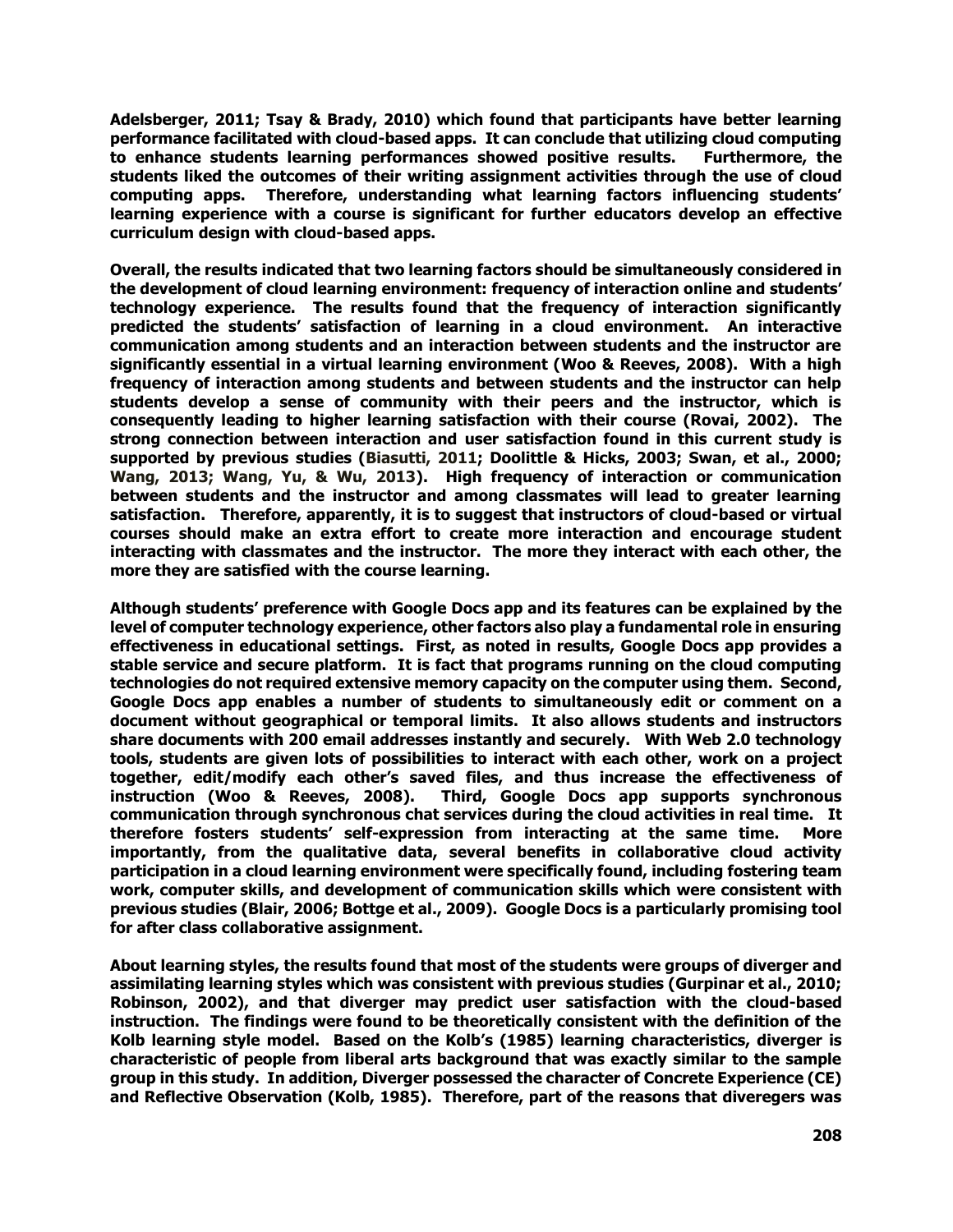**the significant factor in this study was that students constantly interacted with one another through Google Docs and consequently, they benefited from peer discussion (CE) and instructor's class lectures (RO). However, only 7% of the user satisfaction was explained by the overall learning styles. Loo (2004) found that relationship between learning styles and learning preferences was weak. Therefore, it is possible to conclude that learning styles did not greatly influence user satisfaction in a cloud learning environment.** 

**In addition to these positive impacts found in this study, educators should also focus on potential challenges of Google Docs in an educational setting. Some negative comments about conflicts between group members. If two users are editing the same document and working at the same time, the conflict might occur. In addition, students spent too much time arguing or discussing the projects which left them no common agreement. And perhaps these negative aspects can lead to learning distraction. Regarding the technical issues about lose of data and function errors, it can be explained by the possible limitation for the use of Google Docs. It tow users are editing the same region and working at the same time, the conflict may occur. To solve this problem, the original document owner needs to organize the editing task. Broin and Raftery (2011) also pointed out this problem in their study.** 

**Jabbour (2013) and Wang (2014) advocate that mobile technologies or Web 3.0 has great potentials to be planned and utilized in the next generation of education. Therefore, studies that guide educational researchers how to best use cloud service into classroom should be highly needed. As clarified in this study, students who considered themselves as experienced computer user tended to more likely to prefer cloud based instruction. New generation of students use emails, instant messaging, video conferencing, and various web-based tool to collaborate instead of traditional face-to-face method for group projects (Koch, 2010). Cloud computing is the core technology of the next generation of network computing platform in education which is the basic environment of the future e-learning (Zhu, 2009). Considering the fact that cloud computing and Web 3.0 have rapidly evolved over the last few years, the current study suggests that studies on effectiveness use of mobile cloud apps in educational settings might be critically important. On April 30, 2014, Google launched mobile apps for Google Docs on Android and iOS. Educators need to embrace this trend in technology as they design the course curriculum in hoping to effectively enrich students' talents and expand their skills.** 

# **LIMITATIONS**

**While this study uncovered the learner factors predicting learning experience in a cloud learning environment with Google Docs app on after-class group writing assignment activities, it might be noted this study is one preliminary investigation on cloud-based applications in higher education. This study has some limitations. The first is about validity of the questionnaire instrument that was used in this study. Some items may have directed the participants to favoring cloud-based apps. Another limitation was the sample size. Since the results represent only one small group of students in one college writing class, they cannot be generalized to other populations. All the participants were enrolled in the same class. Therefore, the sample was very homogeneous and may not be representative of all college students. A longitudinal study in larger group size is recommended for more generalizable results. The final limitation is the instructor's characteristics. The high level of teacher engagement with the students after class might be the major contribution for strengthening the connection between students and instructor. The instructor's passion in designing a series of cloud learning activities may enrich and promote teaching and learning environment.**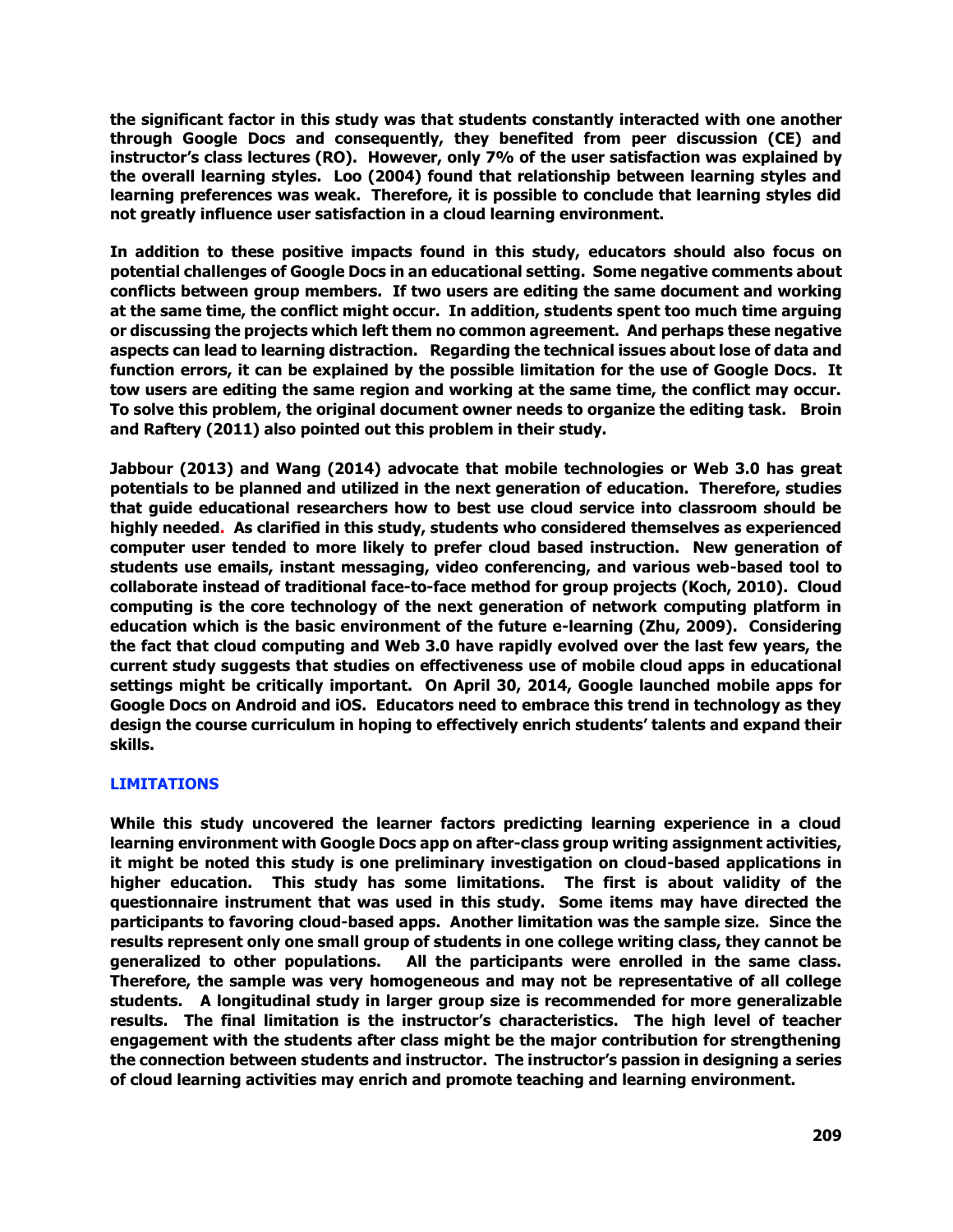

**Dr. Jenny WANG received her Ph.D. degree from Workforce Education department of The Ohio State University. She is currently an Associate Professor in the Applied Foreign Languages Department at the National Formosa University, Taiwan. She is mainly engaged in research in educational technology, teaching and learning, and curriculum design.** 

**Dr. Jenny WANG Department of Applied Foreign Languages National Formosa University, 632, Yunlin County, Taiwan Phone: +886-5-631-5820 E-mail: [wang170@yahoo.com](mailto:wang170@yahoo.com)**

### **REFERENCES**

- **Anderson, N. J. (2005). L2 learning strategies. In E. Hinkel (Ed.), Handbook of Research in Second Language Teaching and Learning (pp. 757-771). New York, NY: Routledge.**
- **Biasutti, M. (2009). Evaluating a music e-learning resource: The participants' perspective. Computers & Education, 53(3), 541-549.**
- **Biasutti, M. (2011). The student experience of a collaborative e-learning university module. Computers & Education, 57(3), 1865-1875.**
- **Borau, K., Ullrish, C., Feng, J., & Feng, R. (2009). Microblogging for language learning: Using twitter to train communicative and cultural competence. Advances in Web Based Learning, 78-87.**
- **Broin, D.O., & Raftery, D. (2011). Using Google Docs to support project-based learning. All Ireland Journal of Teaching and Learning in Higher Education, 3(1). URL: <http://ojs.aishe.org/index.php/aishe-j/article/view/35>**
- **Chamot, A. U. (2005). Language learning strategy instruction: Current issues and research. Annual Review of Applied Linguistics, 25(2995), 112-130.**
- **Cohen, A.D. (1998). Strategies in Learning and Using a Second Language. London, UK: Longman**
- **Conner, N. (2008). Google Apps: The missing manual. Sebastopol, CA: O'Reilly Media.**
- **Curry, L. (1987). Integrating Concepts of Cognitive or Learning Style: A review with attention to psychometric standards. Ottawa, Canada: Canadian College of Health Service Executives.**
- **Deters, F., Cuthrell, K., & Stapleton, J. (2010).Why wikis? Student perceptions of using wikis in online coursework. Journal of Online Learning and Teaching, 6(1), 122-134.**
- **Dippold, D. (2009). Peer feedback through blogs: Student and teacher perceptions in an advanced German class. ReCALL, 21(1), 18-36.**
- **Doolittle, P.E. & Hicks, D. (2003). Constructivism as a theoretical foundation for the use of technology in social studies. Theory and Research in Social Education, 31(1), 72-104.**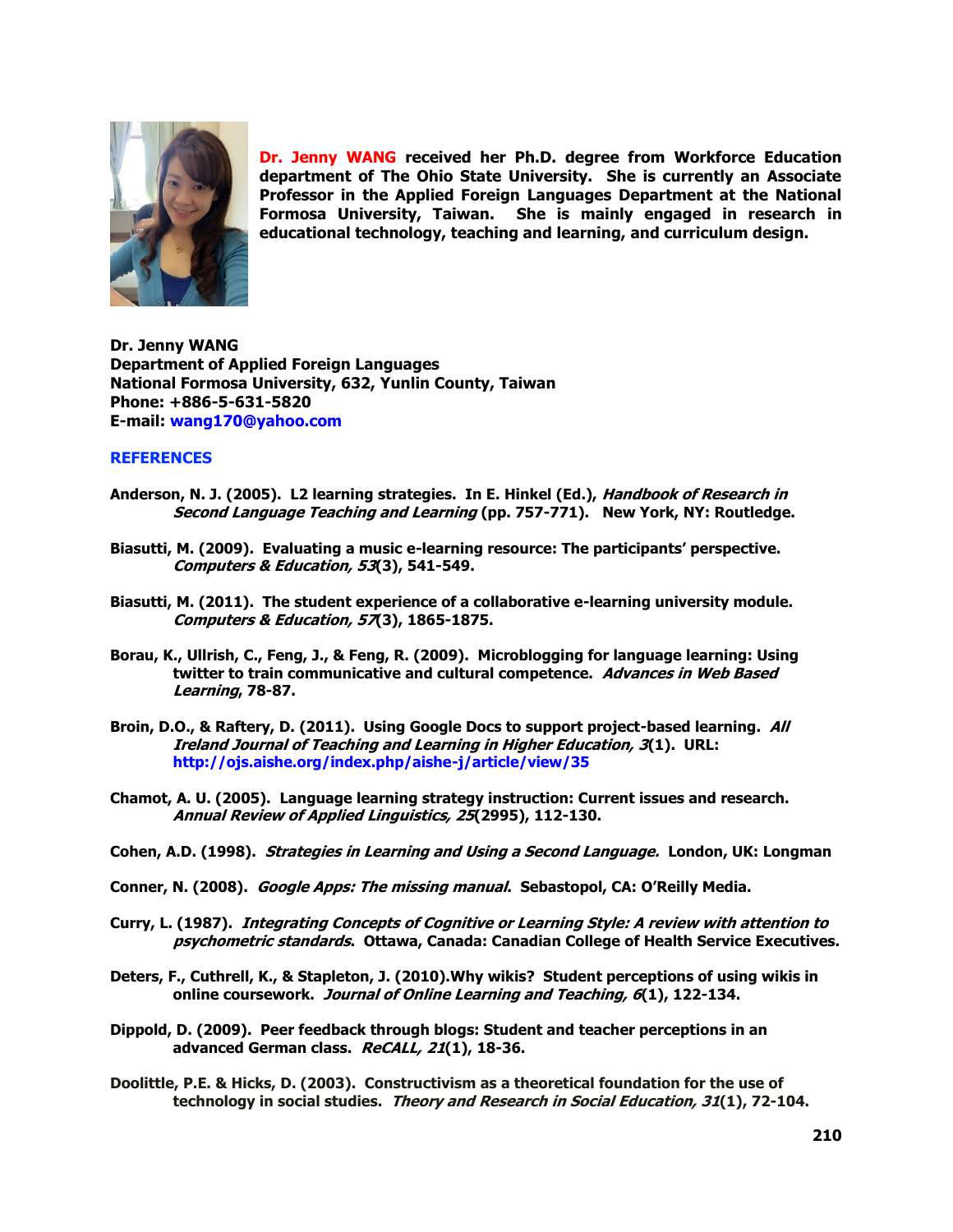- **Ebner, M., Lienhardr, C., Rohs, M., & Meyer, I. (2009). Microblogs in higher education- A chance to facilitate informal and process-oriented learning? Computers & Education, 55, 92-100.**
- **Google (2015). Collaborate on docs. Google for Education, Tech Rep. Retrieved from [https://www.google.co.in/intl/en\\_in/edu/products/productivity-tools/](https://www.google.co.in/intl/en_in/edu/products/productivity-tools/)**
- **Grosseck, G., & Holotesku, C. (2008). Can we use twitter for educational activities? Paper to be presented at the 4th International Scientific Conference eLSE eLearning and Software for Education. Retrieved from <http://portaldoprofessor.mec.gov.br/storage/materiais/0000012008.pdf>**
- **Gurpinar, E., Alimoglu, M.K., Mamakli, S., & Aktekin, M. (2010). Can learning style predicting student satisfaction with different instruction methods and academic achievement in medical education? Advances in Physiology Education, 34, 192-196.**
- **Hara, N., & Kling, R. (1999). Students' frustrations with a Web-based distance education course. First Monday, 4(12). Retrieved from [http://www.firstmonday.org/issues/issues4\\_12/hara/](http://www.firstmonday.org/issues/issues4_12/hara/)**
- **Honey, P., & Mumford, A. (2006). The Learning Styles Questionnaire, 80-item version. Maidenhead, UK: Peter Honey.**
- **Honeycutt, C., & Herring, S.C. (2009). Beyound microblogging: Conversation and collaboration via Twitter. Proceedings of the Forth-Second Hawaii International Conference on System Sciences (HICSS-42). Los Alamitos, CA: IEEE. Retrieved from <http://info.ils.indiana.edu/~herring/honeycutt.herring.2009.pdf>**
- **Jabbour, K.K. (2013). Cloud computing concepts for academic collaboration. Bulgarian Journal of Science and Education Policy, 7(1), 38-48.**
- **Katz, R.N. (2008). The Tower and the Cloud: Higher education in the age of cloud computing. Boulder, CO: EDUCAUSE.**
- **Kearsley, G. (2000). Online Education: Learning and teaching in cyberspace. Belmont, CA: Wadsworth Thomson Learning.**
- **Keefe, J. W. (1991). Leaning Style: Cognitive & thinking skills. Reston, VA: National Association of Secondary School Principals.**
- **Kinsella, K. (1995). Understanding and empowering diverse learners. In J. M. Reid (Ed.), Learning Styles in the ESL/EFL Classroom (pp. 170-194). Boston, MA: Heinle.**
- **Koch, M. (2010). Utilizing emergent web-based software tools as an effective method for increasing collaboration and knowledge sharing in collocated student design teams. (Master's thesis, University of Oregon). Retrieved from <http://ir.library.oregonstate.edu/xmlui/handle/1957/16855>**
- **Koh, E., & Lim, J. (2012). Using online collaboration applications for group assignments: The interplay between design and human characteristics. Computers & Education, 59(2), 481-496.**
- **Kolb, D. (1985). Learning Style Inventory. Boston, MA: McBer.**
- **Liaw, S., & Huang, H. (2007). Developing a collaborative e-learning system based on users' perceptions. Lecture Notes in Computer Science, 4402, 751-759.**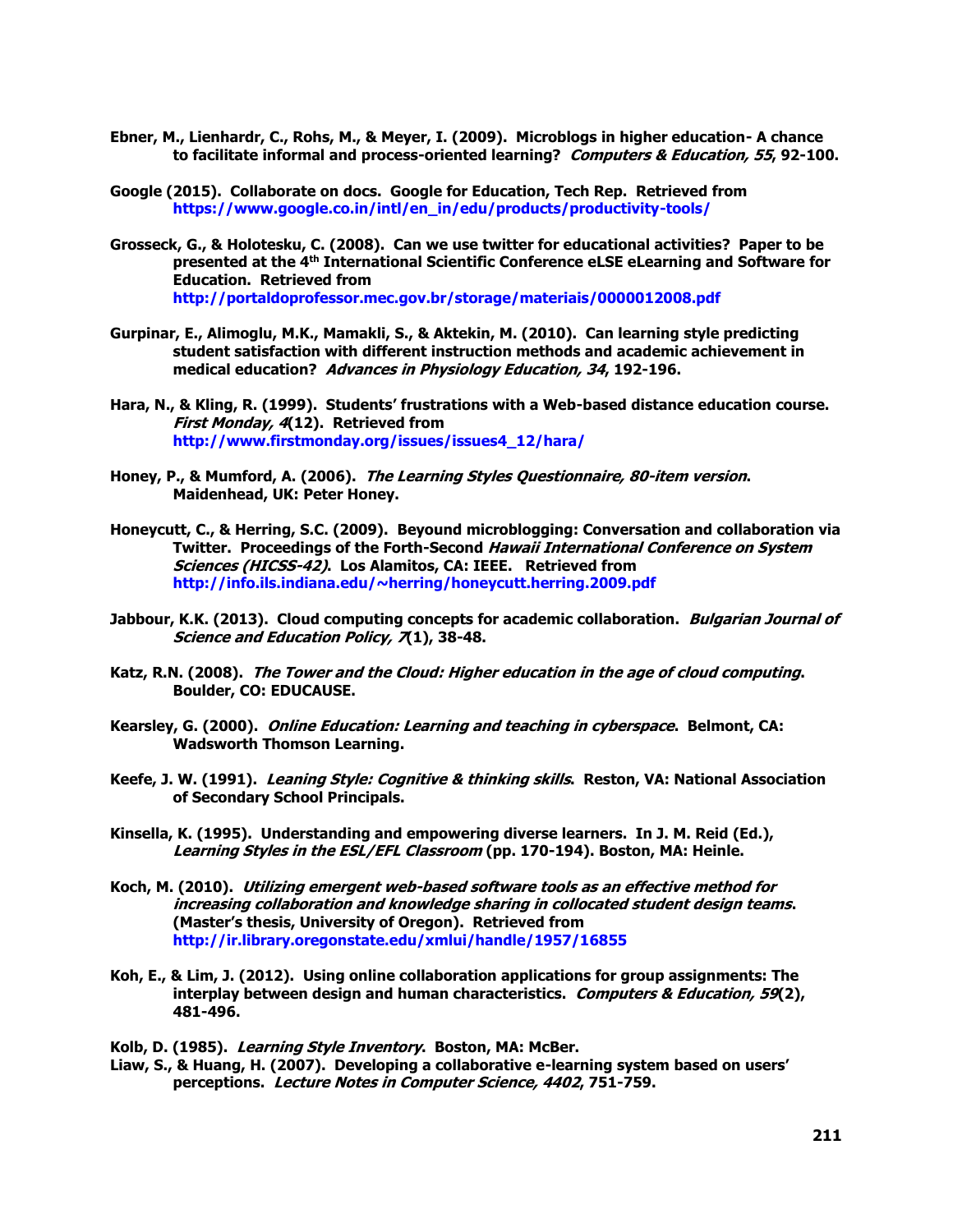- **Lin, C., Yu, W.W., & Wang, J. (2014). Cloud collaboration: Cloud-based instruction for business writing class. World Journal of Education, 4(6), 9-15. Retrieved from <http://www.sciedu.ca/journal/index.php/wje/article/view/5884/3517>**
- **Loo, R. (2004). Kolb's learning styles and learning preferences: Is there a linkage? Educational Psychology, 24, 99-108.**
- **Mell, P., & Grance, T. (2011). The NIST Definition of Cloud Computing. U.S. Department of Commerce Std. Special Publication, 800-145.**
- **Microsoft (2015). Cloud computing in education. Microsoft US Education, Tech Rep. Retrieved from http://www.microsoft.com/en-us/education/default.aspx**
- **Moor, M.G., & Kearsley, G. (1996). Distance Education: A systems view. Belmont, CA: Wadsworth.**
- **Oblinger, D. & Oblinger, J (2005). Is it age or IT: First steps Toward Understanding the Net Generation, Educause. Retrieved from [http://www.educause.edu/research-and](http://www.educause.edu/research-and-publications/books/educating-net-generation/it-age-or-it-first-steps-toward-understanding-net-generation)[publications/books/educating-net-generation/it-age-or-it-first-steps-toward](http://www.educause.edu/research-and-publications/books/educating-net-generation/it-age-or-it-first-steps-toward-understanding-net-generation)[understanding-net-generation](http://www.educause.edu/research-and-publications/books/educating-net-generation/it-age-or-it-first-steps-toward-understanding-net-generation)**
- **Oxford, R. L., & Anderson, N. (1995). A crosscultural view of learning styles. Language Teaching, 28(4), 201-215.**
- **Oxford, R., Hollaway, M., & Horton-Murrillo, D. (1992). Language learning style and strategies in the multicultural, tertiary L2 classroom. System, 20(3), 439-456.**
- **Parker, K.R., & Chao, J.T. (2007). Wiki as a teaching tool. Interdisciplinary Journal of Knowledge and Learning objects, 3, 57-72.**
- **Piccoli, G., Ahmad, R., & Ives, B. (2001). Web-based virtual learning environments: A research framework and a preliminary assessment of effectiveness in basic IT skill training. MIS Quarterly, 25(4), 401-426.**
- **Prensky, M. (2001). Digital natives, Digital Immigrants. On the Horizon, 9(5), 1-6.**
- **Robinson, G. (2002). Do general practioners' risk-taking propensities and learning styles influence their continuing medical education preferences? Med Tech, 24, 71-78.**
- **Rovai, A.P. (2002). Sense of community, perceived cognitive learning, and persistence in asynchronous learning networks. Internet and Higher Education, 5(4), 319-332.**
- **Sabry, K., & Baldwin, L. (2003). Web-based learning interaction and learning styles. British Journal of Educational Technology, 34(4), 443-454.**
- **Schneckenberg, D., Ehlers, U., & Adelsberger, H. (2011). Web 2.0 and competence-oriented design of learning: Potentials and implications for higher education. British Journal of Educational Technology, 42, 747-762.**
- **Slahor, S. (2011). What is cloud computing? ProQuest Education Journals, 59(8), 10.**
- **Sturgill, A., Martin, W., & Gay G. (1999). Surviving technology: A study of student use of computer-mediated communication to support technology education. International Kournal of Educational Telecommunications, 5(3), 239-259.**